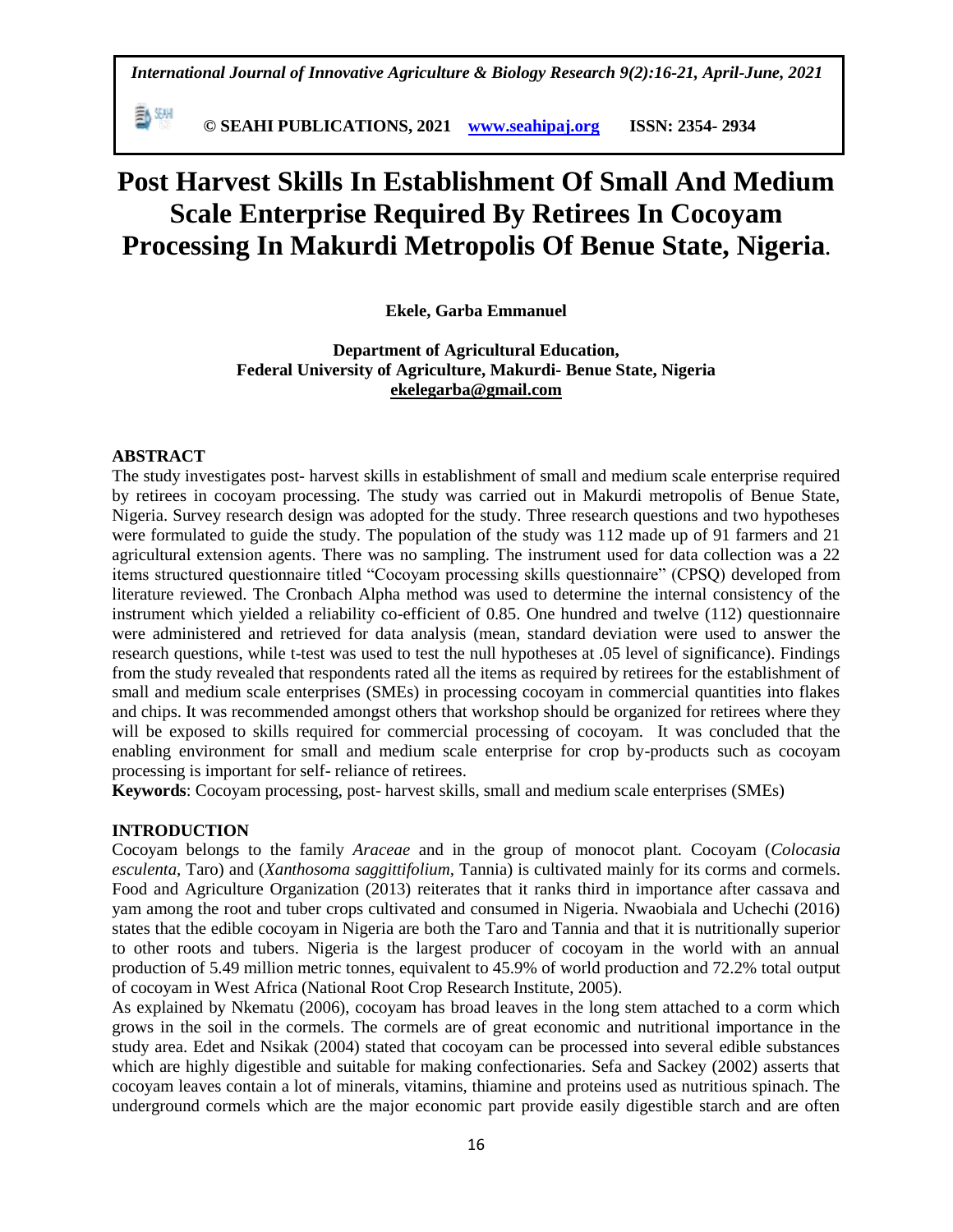used as substitute for yams and plantains when these become scarce in the dry season. Since cocoyam tolerates shade, the crop is frequently grown in intercropping systems together with perennial crops such as banana, coffee and oil palm. The corm and cormels of cocoyam which are the major economic part contains about 15 to 39% carbohydrates, 2 to 3 % of protein and 70 to 77% water. It has nutritional value comparable to potato but easier to digest. (Sagoe, 2006). Cocoyam flakes are part of food consumed regularly by people in the study area.

The National Root Crop Research Institute (2005) maintained that cocoyam flakes is one of the products of cocoyam which is normally consumed by many household and could be baked into biscuits or pellets for livestock feeding as concentrates. Ukom *et al* (2016) explained that in post- harvest activities of cocoyam, the shape and size are altered into new product by improving its handling and quality. Cocoyam is usually processed by boiling, roasting and deep- fat frying. However, heat processing of cocoyam tubers reduced their carotene oil content, specifically in fried and oven-dried methods. Boiling and roasting lead to a better retention of carotenoid. In the context of this study, post- harvest skills entails cocoyam processing which involves different activities designed to alter the shape and size of cocoyam into flour and chips in order to improve its keeping quality for future use.

As reported by Ekele (2019), skill is knowledge and attitude which give rise to competency as a result of training. Skills in the emerging technologies related to processing are therefore required in processing of cocoyam. Eke-Okoro (2005) suggests that the procedures involved in processing of cocoyam includemaking the quality of flour and chips better than they use to be, economy of time in processing, processing enough for sale, involving simple technology in preservation and processing and storage of cocoyam flour and chips. Usually, the processing of cocoyam is carried out by small and medium scale enterprises (SMEs) that consists of few workers (between 3-6) individuals. Among these individuals are supposed to be retirees from public and private sectors of the economy. SMEs are less likely to be able to obtain bank loans, instead, they rely on internal funds, cash from friends and family, to launch and initially run their enterprises. SMEs establishment is considered an avenue for job creation which leads to unemployment reduction and entrench self- reliance among many people including retirees.

Retirees from government and private organizations who are supposed to work alongside the farmers may not possess the skills in processing of cocoyam. Probably, the absence of simplified processing technologies that could be managed by these retirees is a huge concern. This situation may have persisted because either the cocoyam farmers or the agricultural extension agents who are in the position to enlighten the retirees have failed in their duty. The researchers further observed that unavailability of large numbers of competent work force in cocoyam processing affects processing rate. The quantity and quality of cocoyam flakes and chips produced depends on the expertise involved in the processing procedures. Besides, the processing techniques of cocoyam are largely crude and are unable to meet the high demand of cocoyam processed by-products. Therefore, it is pertinent to investigate post- harvest skills required by retirees for the establishment of small and medium scale industries for cocoyam processing. Specifically, the study determines

- 1. SMEs skills required by retirees in commercial cocoyam processing into flour
- 2. SMEs skills required by retirees in processing of cocoyam into consumable flakes
- 3. SMEs skills required by retirees in processing of cocoyam into chips.

# **Hypotheses**

**HO1**: There is no significant difference in the mean ratings of the responses of cocoyam farmers and extension agents on SMEs skills required by retirees in commercial processing of cocoyam into flour.

**HO2**: There is no significant difference in the mean ratings of the responses of two groups of respondents on SMEs skills required by retirees in processing of cocoyam into flakes.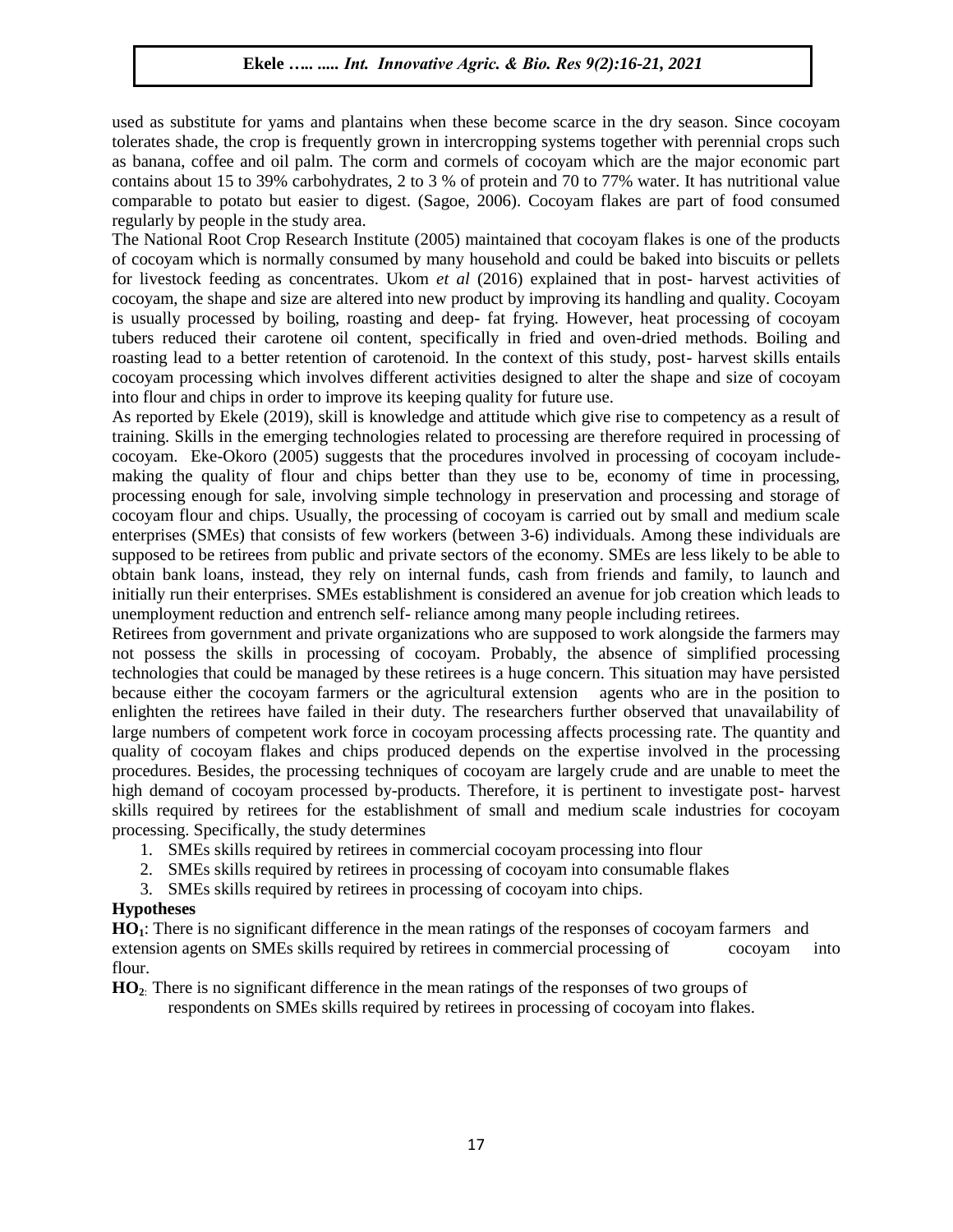## **METHODS**

The study adopted survey research design. The study was carried out in Makurdi metropolis of Benue State, Nigeria. The population of the study consists of 112 made up of 91 cocoyam farmers and 21 extension agents in Benue State. There was no sampling, since the entire population was used for the study. A 22 items questionnaire titled "Cocoyam processing skills questionnaire" (CPSQ) was developed from literature and used for data collection. The instrument has a 4 point response scale of highly required (HR), Required (R), slightly required (SR), and Not required (NR) with corresponding values of 4, 3, 2 and 1. The instrument was subjected to face validity by three experts, one from Department of Crop Production, one from the Department of Agricultural Education, and one from the Department of Agricultural Extension all from University of Agriculture, Makurdi. Cronbach Alpha method was used to determine the internal consistency of the instrument. A reliability co-efficient of 0.85 was obtained. One hundred and twelve (112) copies of the questionnaire were administered to the respondents, retrieved and analyzed using mean  $(\bar{x})$  and standard deviation to answer the research questions and t-test to test the hypotheses at .05 level of significance. Real limit of numbers were used as bench mark for decision making as follows: 0.5 – 1.49 (NR), 1.50-2.49 (SR), 2.50-3.49 (R), and 3.5 – 4.49 (Highly required).

#### **RESULTS**

**Research question one.** *What are the skills required by retirees in commercial processing of cocoyam into flour?* **Hypothesis one:** There is no significant difference in the mean ratings of the responses of cocoyam farmers and extension agents on SMEs skills required by retirees in commercial processing of cocoyam into flour.

**Table 1: t-test analysis of the mean ratings of responses of farmers and extension agents on SMEs skills required by retirees in commercial processing of cocoyam into flour (N=112; Farmers=91, Ext. Agent=21)**

| S/<br>${\bf N}$                  | Item skills                                                                           | $X_1$ | SD <sub>1</sub> | $\overline{X_2}$ | SD <sub>2</sub> | t-cal   | t-tab | <b>Remark</b> |
|----------------------------------|---------------------------------------------------------------------------------------|-------|-----------------|------------------|-----------------|---------|-------|---------------|
| $\mathbf{1}$                     | Soak and clean<br>tubers<br>the<br>in<br>water                                        | 3.40  | 0.30            | 3.52             | 0.82            | 0.67    | 1.96  | $_{\rm NS}$   |
| $\overline{2}$<br>$\overline{3}$ | Boil for between<br>25-30 minutes                                                     | 3.46  | 0.48            | 3.68             | 0.52            | 0.90    | 1.96  | <b>NS</b>     |
| $\overline{4}$                   | Ensure complete<br>water removal                                                      | 3.37  | 0.71            | 3.55             | 0.64            | 0.76    | 1.96  | <b>NS</b>     |
| 5                                | Cut and slice into<br>3mm to 3.5mm<br>in thickness                                    | 3.53  | 0.40            | 3.62             | 0.67            | $-1.20$ | 1.96  | <b>NS</b>     |
|                                  | Dry using dryer<br>at the<br>temperature of<br>55°c until<br>cocoyam turns<br>brittle | 3.67  | 0.71            | 2.89             | 0.30            | $-1.82$ | 1.96  | <b>NS</b>     |
| 6<br>$\tau$                      | Manually grind<br>cocoyam using<br>hammer mill.                                       | 2.75  | 0.44            | 3.71             | 0.25            | 0.98    | 1.96  | <b>NS</b>     |
| 8                                | Pulverize and<br>sieve the<br>cocoyam                                                 | 3.36  | 0.57            | 2.79             | 0.84            | 0.73    | 1.96  | <b>NS</b>     |
|                                  | Bag and store in<br>cool<br>dry<br>a<br>environment                                   | 3.05  | 0.70            | 3.45             | 0.53            | 0.89    | 1.96  | <b>NS</b>     |

Keys:  $X_1$ =mean of farmers,  $X_2$ =mean of ext.agent, SD<sub>1</sub>=standard deviation of farmers, SD<sub>2</sub>=standard deviation of ext. agent. t-cal= t- test calculated, t-tab= t-test tabulated. NS=Not significant.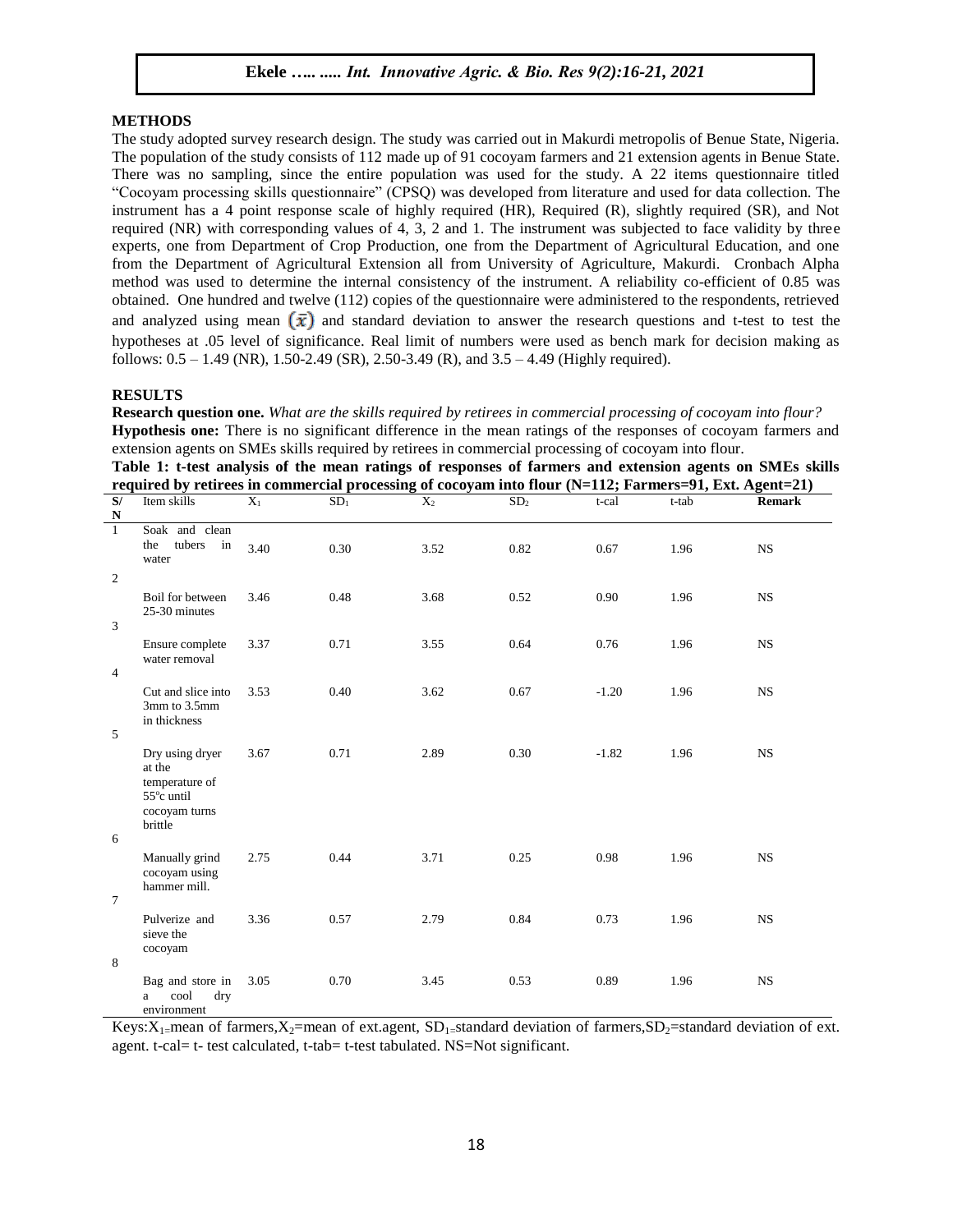Data analysis from Table 1 revealed that each of the 8 skill item had calculated t- value which ranges from -1.82 to 0.98 which are less than t table of 1.96 (two tailed test) at .05 level of significance and 110 degree of freedom. This is an indication that there was no significant difference between the mean rating of the responses of two groups of respondents (farmers and extension agents). The result of mean values had shown that retirees required all the item skills as rated by respondents.

**Research question two.** *What are the skills required by retirees in processing of cocoyam into consumable flakes?*

**Hypothesis two**: There is no significant difference in the mean ratings of the responses of two groups of respondents on SMEs skills by retirees in processing of cocoyam into flakes.

**Table 2: t-test analysis of the mean ratings of responses of farmers and extension agents on SMEs skills required by retirees in processing of cocoyam into consumable flake, (N=112; Farmers=91, Ext. Agent=21)**

| S/N                            | Item skills                                                                              | $X_1$ | SD <sub>1</sub> | $X_2$ | SD <sub>2</sub> | t-cal   | t-tab | <b>Remark</b> |
|--------------------------------|------------------------------------------------------------------------------------------|-------|-----------------|-------|-----------------|---------|-------|---------------|
| $\mathbf{1}$<br>$\overline{2}$ | Peel<br>wash<br>and<br>cocoyam to remove<br>dirt                                         | 3.23  | 0.49            | 3.57  | 0.46            | 0.66    | 1.96  | <b>NS</b>     |
| 3                              | Slice cocoyam and<br>blanch in 0.1%<br>sodium metal<br>sulphide solution.                | 3.35  | 0.38            | 3.30  | 0.62            | 0.55    | 1.96  | <b>NS</b>     |
| 4                              | Drain thoroughly and<br>boil for about 25-30<br>minutes                                  | 3.30  | 0.57            | 3.48  | 0.53            | 0.75    | 1.96  | <b>NS</b>     |
| 5                              | Grind, weigh and<br>mash the cocoyam                                                     | 3.36  | 0.44            | 3.33  | 0.64            | 0.58    | 1.96  | <b>NS</b>     |
| 6                              | Roll cocoyam and<br>cut into 1mm shape<br>and thickness                                  | 3.20  | 0.78            | 3.89  | 0.30            | 0.67    | 1.96  | <b>NS</b>     |
| $\tau$                         | Oven dry at $90^\circ$ c or<br>dry under sun and<br>allow to cool at room<br>temperature | 3.39  | 0.48            | 3.12  | 0.54            | $-1.78$ | 1.96  | <b>NS</b>     |
| 8                              | Pack in polythene<br>bag and seal the<br>packs in cartons.                               | 3.00  | 0.30            | 3.84  | 0.67            | 0.81    | 1.96  | <b>NS</b>     |
|                                | Ability to label and<br>store in a cool dry<br>place.                                    | 3.09  | 0.57            | 3.14  | 0.78            | 0.33    | 1.96  | <b>NS</b>     |

Keys:  $X_{1}$ =mean of farmers,  $X_{2}$ =mean of ext. agent, SD<sub>1</sub>=standard deviation of farmers, SD<sub>2</sub>=standard deviation of ext. agent. t-cal= t- test calculated, t-tab= t-test tabulated. NS=Not significant.

Data analysis from Table 2 showed that each of the 8 item skills had calculated t- value which ranges from -1.78 to 0.81 which are less than the t- table of 1.96 (two tailed test) at .05 level of significance at 110 degree of freedom. This indicates that there was no significant difference in the responses of two groups of respondents on the SMEs skills required by retirees in the processing of cocoyam flakes. Also, mean values showed that all the respondents rated all the skills required for retirees.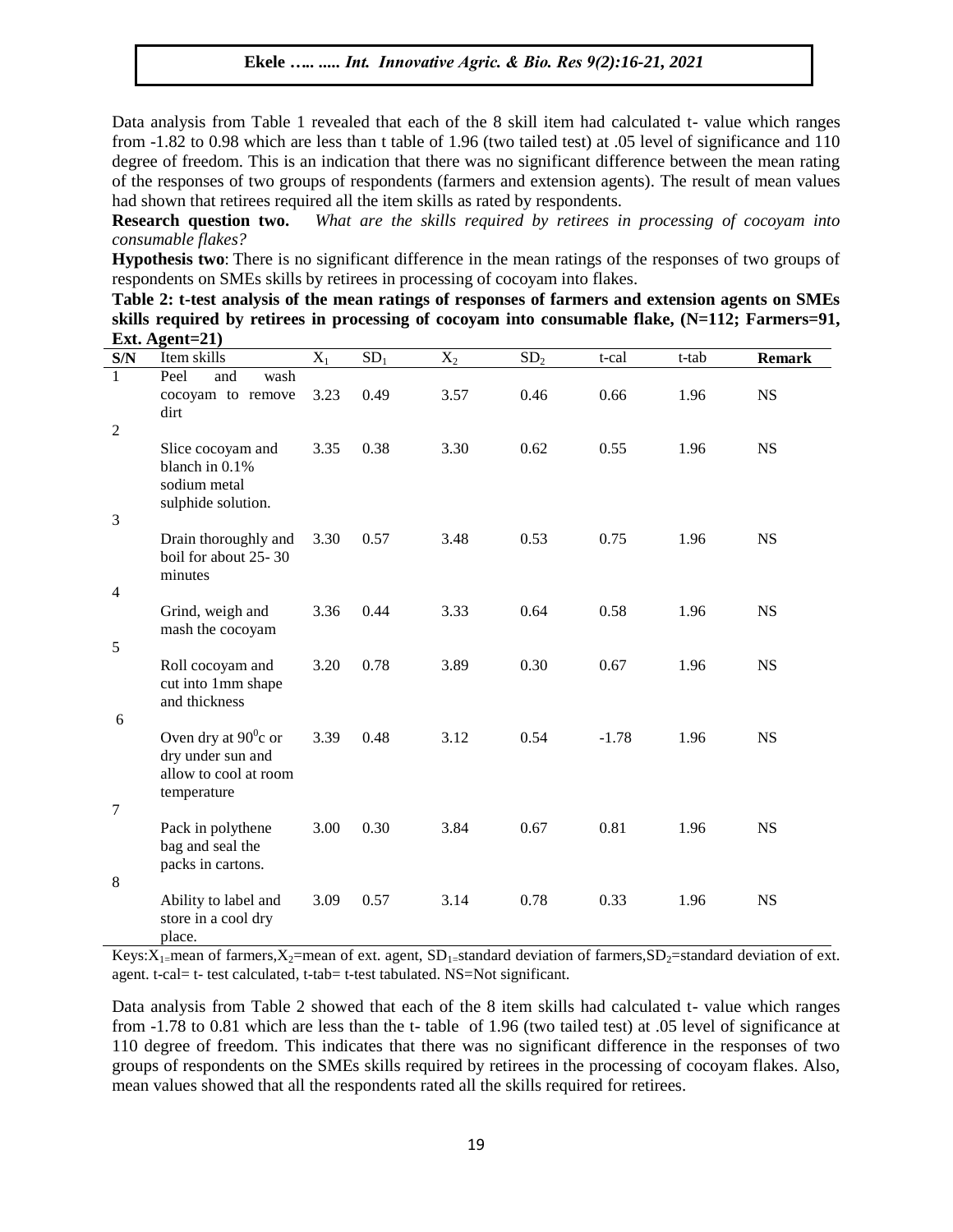**Researches question three.** *What are the skills required by retirees in processing of cocoyam into chips?*

| S/N | Item skills                      | X    | <b>SD</b> | Remark   |
|-----|----------------------------------|------|-----------|----------|
|     | wash<br>and<br>the<br>Peel       | 2.47 | 0.70      | Required |
|     | cocoyam                          |      |           |          |
| 2   | Soak<br>and<br>slice<br>the 2.80 |      | 0.36      | Required |
|     | cocoyam at 1mm thick             |      |           |          |
| 3   | Separate the individual 2.94     |      | 0.72      | Required |
|     | slices                           |      |           |          |
| 4   | Mix the slice cocoyam            | 3.18 | 0.35      | Required |
|     | with some quantity of salt       |      |           |          |
| 5   | Oven dry the separated 2.53      |      | 0.45      | Required |
|     | individual slices<br>after       |      |           |          |
|     | deep drying                      |      |           |          |
| 6   | Cool the dry slices of 3.11      |      | 0.63      | Required |
|     | cocoyam<br>at<br>room            |      |           |          |
|     | temperature.                     |      |           |          |

**Table 3. Mean ratings of respondents (farmers and extension agents) on SMEs skills required by retirees in processing of cocoyam into chips**. (**N=112)**

Analysis of data from Table 3 revealed that each of the 6 item skills have mean ranging from 2.47 to 3.18 signifying that the respondents required all the skills involved in processing of cocoyam into chips. The standard deviation ranges from 0.35 to 0.70 which further indicates that respondents are close in their responses.

## **DISCUSSION**

Findings from Table 1 that respondents rated all the item skills on processing cocoyam into flour required was in line with the findings of Nwaobiala and Uchechi (2016) who in their study asserts that cocoyam processing into flour requires skills such as slicing, peeling, drying and milling into flour. This finding corroborates the findings of Ukom et al (2016). The authors reported that cocoyam flour can also be prepared by peeling, cutting, slicing and boiling for more than 25 minutes before sieving the pulverized cocoyam. Findings from Table 2 that retirees required all the skills in processing of cocoyam into flakes were in agreement with the opinion of Nkematu (2005) who confirmed that roll cutting of cocoyam into 1mm thickness and oven drying are important skills that are required. These findings were also in agreement with study by Sagoe (2006) and Eke- Okoro (2005) who in their separate study reported that draining the water from cocoyam is mandatory in processing of cocoyam into flakes. Findings from Table 3 that retirees required all the skills in processing cocoyam into chips were in consonance with study by Sefa et al (2002) and Das et al (2010). The authors reported that processing of cocoyam into chips involved mixing soaked cocoyam with some quantity of salt after slicing and after deep drying. This finding was further supported by Arubalueze et al (2014) who affirmed that the dry slices of cocoyam are dried at room temperature.

## **CONCLUSIONS**

The study has provided information for retirees on the SMEs skills required for processing cocoyam into chips and flakes for commercial enterprises. The enabling environment for small and medium scale enterprise for crop by-products such as cocoyam processing is important for self- reliance of retirees. The government can make policy directives on processing of cocoyam that could enable the retirees benefit along the lines of skill required by them in this study. Since most of the retirees have worked and have varied experience in different field of educational background, this study is capable of motivating them to engage in commercial production of cocoyam.